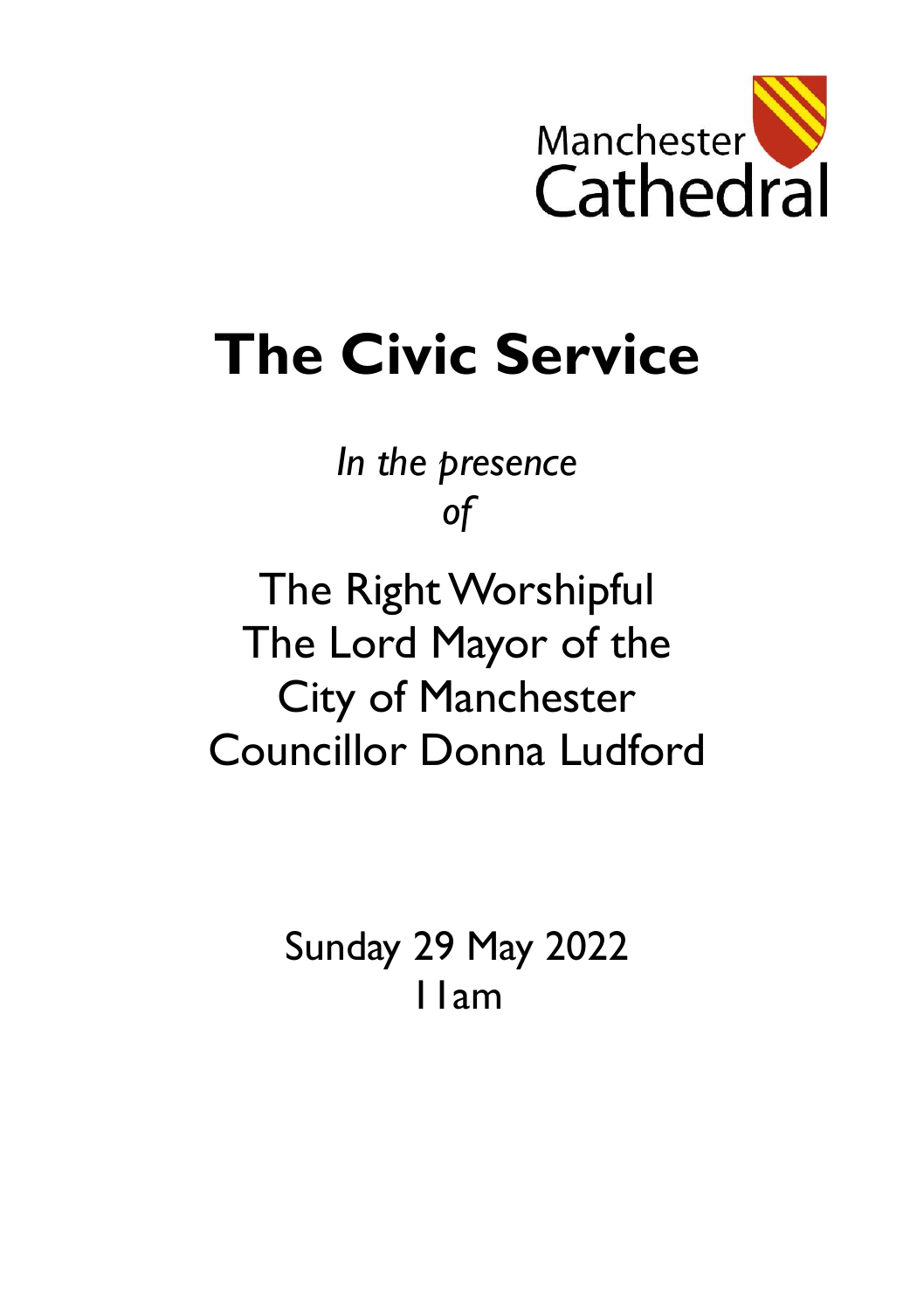#### **Welcome to the Cathedral**

We offer a very warm welcome to any who are visiting us today.

#### **Safeguarding**

Manchester Cathedral works hard to create safe environments where children and young people are protected and where all people, especially those who may be vulnerable for any reason, are able to worship and pursue their faith journey with encouragement and in safety. We follow the policies and procedures detailed within the Cathedral Safeguarding Handbook.

We act promptly on any complaints made, and work in partnership with Manchester Diocese, the police and social care services whenever appropriate to do so. Details of our policy and how to voice a concern can be found on a dedicated page of our website and on the noticeboard at the south porch.

#### **Live streaming**

Please note that most acts of worship in Manchester Cathedral are now live streamed. Although cameras are focused on those leading worship, please be aware that your image may be inadvertently captured and streamed. If you would like further information on the position of the camera at a particular act of worship, please ask Cathedral Staff upon arrival.

#### **Visiting Manchester Cathedral**

For your personal safety, the Dean and Chapter strongly encourage you to wear masks and to use the hand sanitisers provided when visiting the Cathedral.

#### **Gift Aid**

During the service there will be a collection for the mission and aims of the Cathedral. If you would like the Cathedral to reclaim the tax that you have paid on the donation, at no cost to yourself, please use the Gift Aid envelope that is with this order of service.



#### **Hearing-loop**

The Cathedral has a hearing-loop. Please set your hearing aid to setting T.

#### **Have you turned off your mobile phone?**

Please make sure that you have turned off your mobile phone and any other electronic equipment that might interrupt the service.

#### **Photography**

Please do not use cameras, photo-imaging devices or recording equipment during the service.

# Large-print copies of this booklet are also available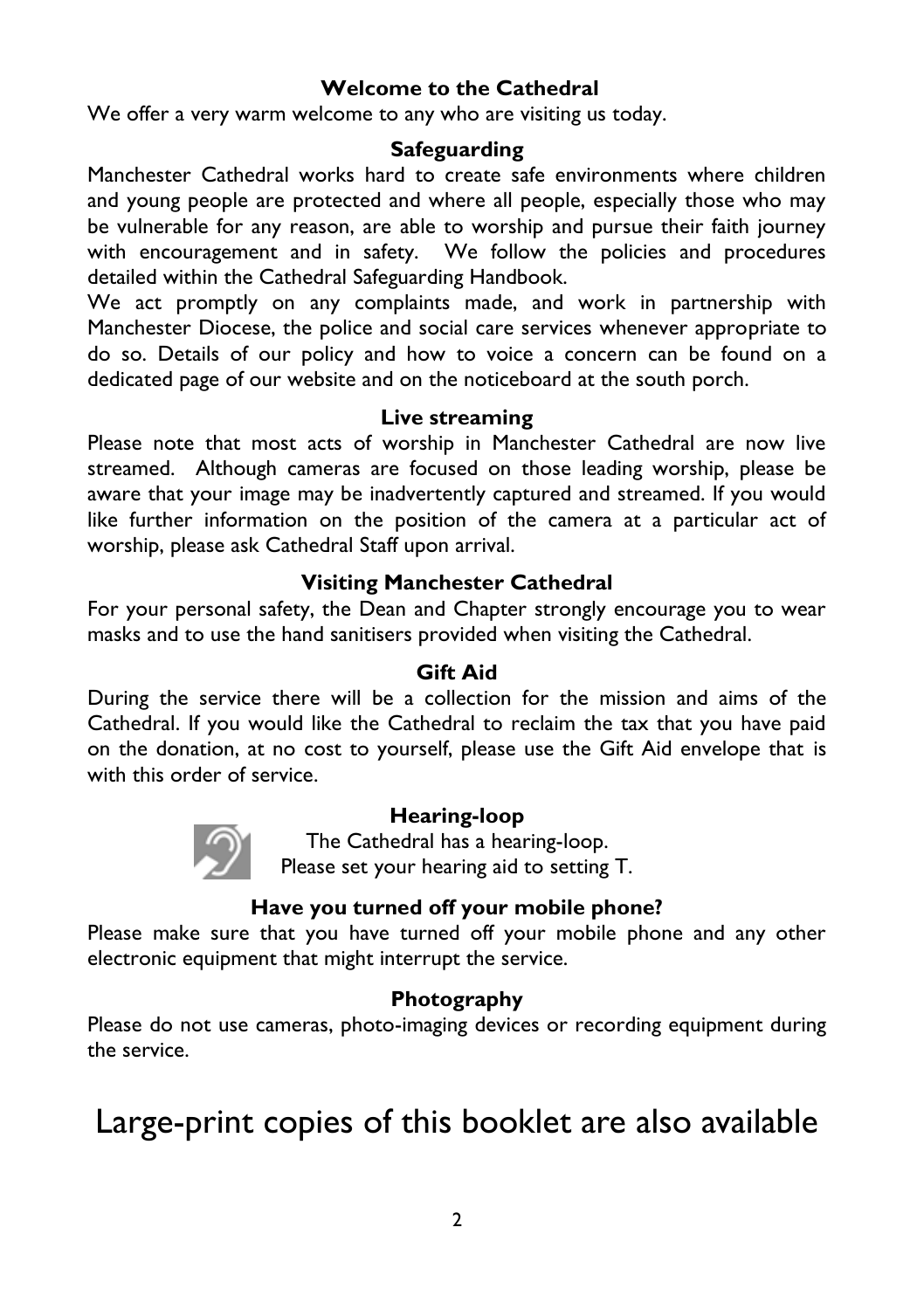### **Today's Service**

#### **Preacher**

Canon Dr Sanjee Perera Archbishops' Adviser on Minority Ethnic Anglican Concerns

#### **Musicians**

The Cathedral Choir is conducted by Christopher Stokes, Organist and Master of the Choristers. The organ is played by Geoffrey Woollatt, Sub-Organist

## **Order of Service**

### **Music before the service**

*Andante soavemente e dolce Charles Macpherson (1870-1927)*

*All stand as a fanfare is sounded and the Lord Mayor's Procession enters the Cathedral.* 

### **Hymn**

Tell out, my soul, the greatness of the Lord: Unnumbered blessings, give my spirit voice; Tender to me the promise of his word; In God my Saviour shall my heart rejoice.

Tell out, my soul, the greatness of his name: Make known his might, the deeds his arms has done; His mercy sure, from age to age the same; His holy name, the Lord, the Mighty One.

Tell out, my soul, the greatness of his might: Powers and dominions lay their glory by; Proud hearts and stubborn wills are put to flight, The hungry fed, the humble lifted high.

Tell out, my soul, the glories of his word: Firm is his promise, and his mercy sure. Tell out, my soul, the greatness of the Lord To children's children and for evermore.

*Woodlands NEH 186 Timothy Dudley-Smith (b 1926) Walter Greatorex (1877-1949) based on St Luke*

 *in the New English Bible*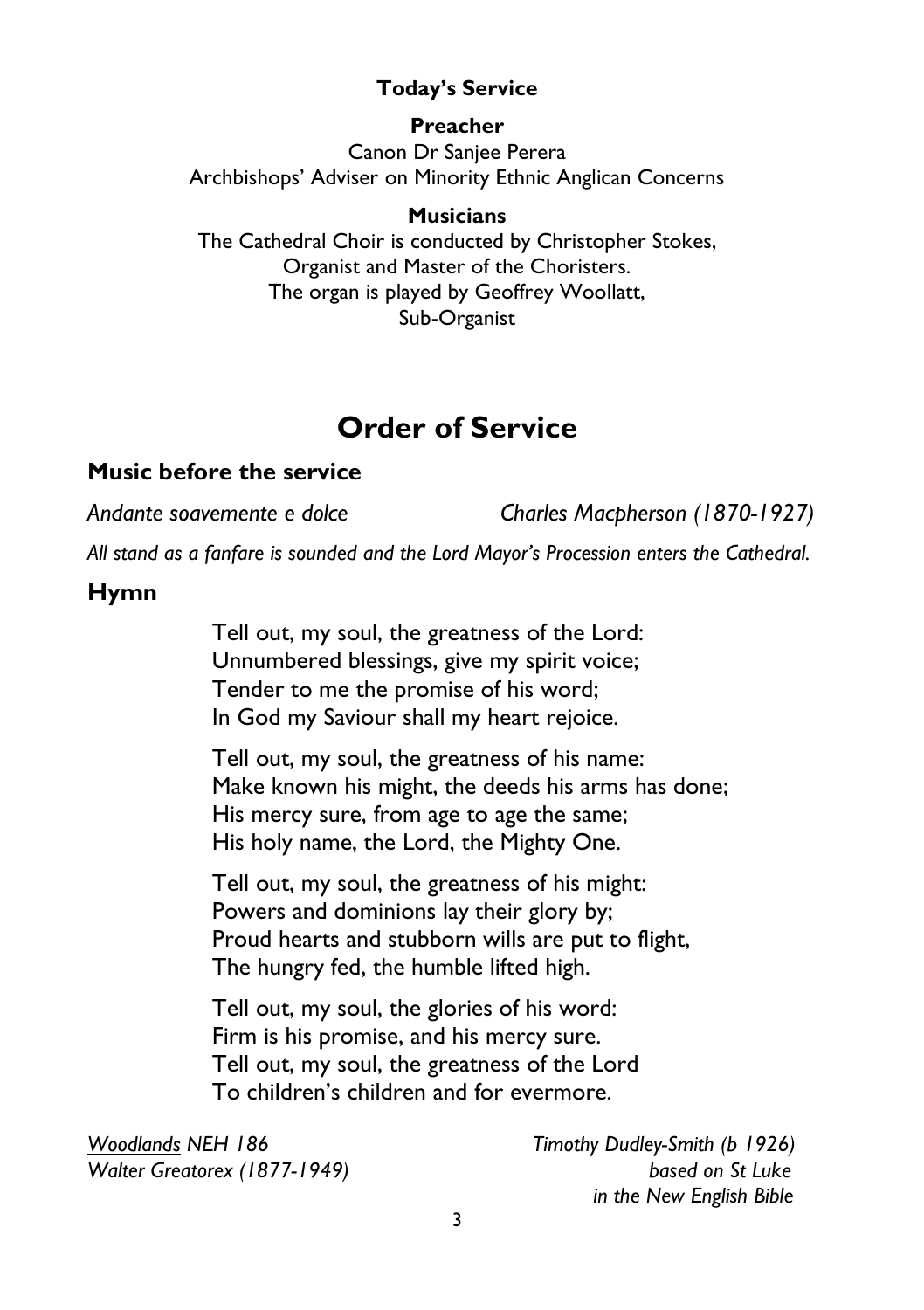#### *Please sit*

### **The Welcome and Gathering The Dean**

*The Dean welcomes the congregation to the service.*

*The Lord Mayor moves to the platform; Welcomers stand in the aisle.*

*The Lord Mayor is greeted by representatives of Manchester's faith communities.*

Dr Saraswati Sinha on behalf of the Hindu community

Cllr Naeem Ul Hassan on behalf of the Muslim community

Dr Faye Bruce on behalf of the Christian community

Mr Mark Adlestone on behalf of the Jewish community

Mr Sukbhir Singh on behalf of the Sikh community

*The Lord Mayor is greeted with applause.*

*The Lord Mayor moves to her place in the Nave and those who have welcomed her withdraw.*

*Please remain seated*

| Dean | We meet in the presence of God                       |  |  |
|------|------------------------------------------------------|--|--|
|      | to praise him for his goodness to us,                |  |  |
|      | both now and in the past;                            |  |  |
|      | to pray for his blessing upon our city;              |  |  |
|      | to affirm all that is good here;                     |  |  |
|      | to seek forgiveness for whatever is amiss            |  |  |
|      | and to ask that our lives and our community          |  |  |
|      | may be transformed and renewed                       |  |  |
|      | in the service of all our people.                    |  |  |
|      | For the life we share in this city;                  |  |  |
|      | for the laws which protect us and guard our freedom; |  |  |
|      | for the courtesies which enhance our lives           |  |  |
|      | and the friendships which support us:                |  |  |
|      | let us bless the Lord.                               |  |  |
| All  | May God be praised.                                  |  |  |
|      |                                                      |  |  |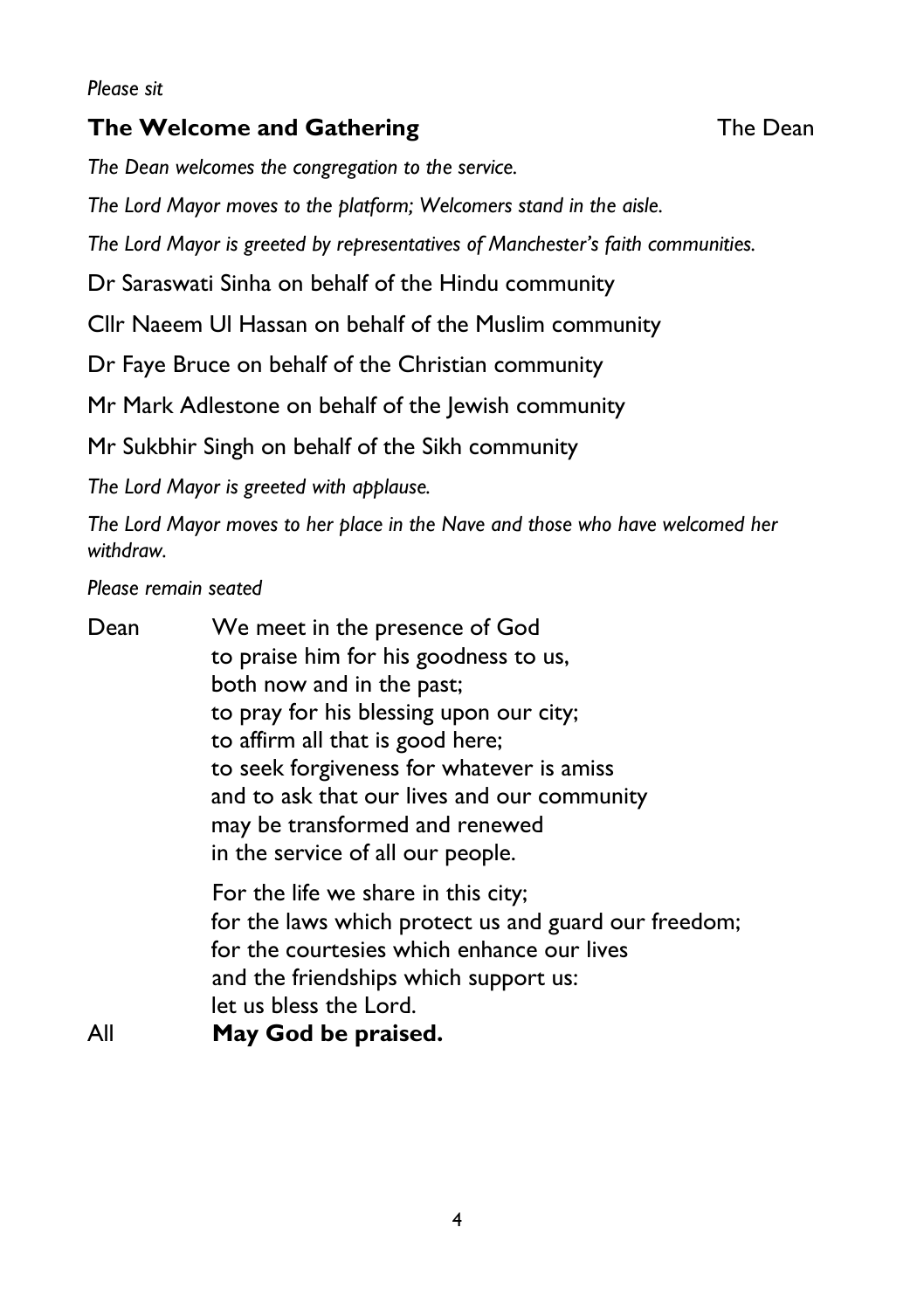| For men and women of principle and courage;<br>for those whose vigilance protects our freedom<br>and whose protest guards our corporate conscience:<br>let us bless the Lord.<br>May God be praised.                                                                       |
|----------------------------------------------------------------------------------------------------------------------------------------------------------------------------------------------------------------------------------------------------------------------------|
| For those who support charities and hospitals,<br>places of learning and libraries in this city:<br>let us bless the Lord.<br>May God be praised.                                                                                                                          |
| For those who by their enterprise and efforts<br>have created employment and enhanced our environment:<br>let us bless the Lord.<br>May God be praised.                                                                                                                    |
| For the great diversity of peoples and races who have<br>enriched the life of the community in succeeding generations:<br>let us bless the Lord.<br>May God be praised.                                                                                                    |
| For those who look to the living God as their inspiration,<br>whose presence and example have enhanced our corporate life,<br>and strengthened love, truth, peace and justice in our midst:<br>let us bless the Lord.<br>May God be praised.                               |
| For those who, from a variety of faiths and beliefs,<br>have endeavoured to influence the life of this city<br>in order that we may understand our differences<br>and share our common convictions:<br>let us bless the Lord.<br>May God be praised.                       |
| Almighty God, we give you thanks for you have called us to<br>live in this city of Manchester.<br>Lead us to journey as citizens of heaven,<br>that we may come at the last to that city with eternal<br>foundations, where you live and reign for ever and ever.<br>Amen. |
|                                                                                                                                                                                                                                                                            |

5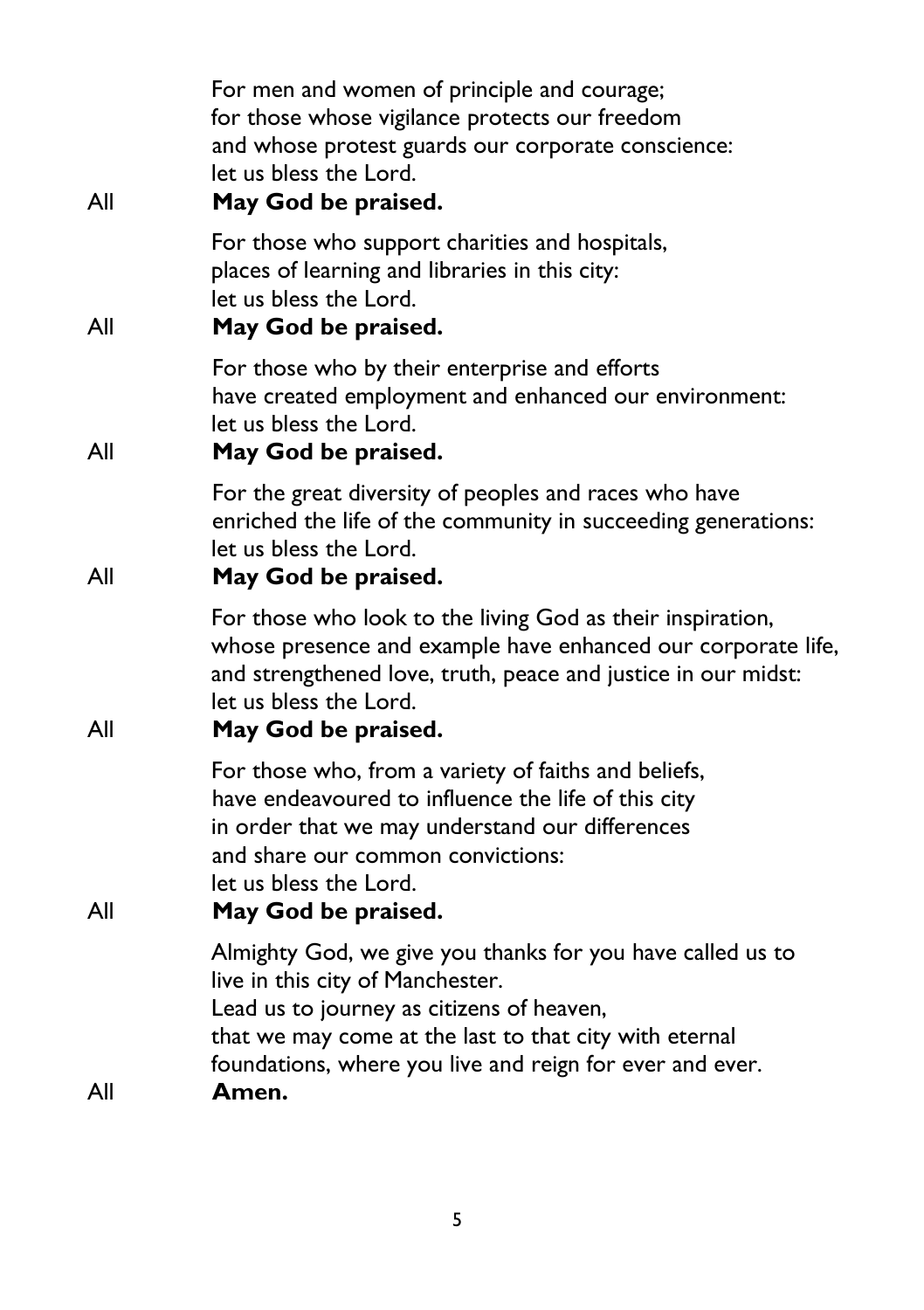### **A reading from Ezekiel**

<sup>24</sup> I will take you from the nations, and gather you from all the countries, and bring you into your own land. <sup>25</sup> I will sprinkle clean water upon you, and you shall be clean from all your uncleannesses, and from all your idols I will cleanse you. <sup>26</sup> A new heart I will give you, and a new spirit I will put within you; and I will remove from your body the heart of stone and give you a heart of flesh. <sup>27</sup> I will put my spirit within you, and make you follow my statutes and be careful to observe my ordinances. <sup>28</sup> Then you shall live in the land that I gave to your ancestors; and you shall be my people, and I will be your God.

Here ends the first reading.

**Psalm 104. 26-36** Sung by the Choir *Chant by Edward Cutler (1831-1916)*

> There go the ships, and there is that Leviathan: whom thou hast made to take his pastime therein. These wait all upon thee: that thou mayest give them meat in due season. When thou givest it them they gather it: and when thou openest thy hand they are filled with good. When thou hidest thy face they are troubled: when thou takest away their breath they die, and are turned again to their dust. When thou lettest thy breath go forth they shall be made: and thou shalt renew the face of the earth. The glorious majesty of the Lord shall endure for ever: the Lord shall rejoice in his works. The earth shall tremble at the look of him: if he do but touch the hills, they shall smoke. I will sing unto the Lord as long as I live: I will praise my God while I have my being. And so shall my words please him: my joy shall be in the Lord. As for sinners, they shall be consumed out of the earth, and the ungodly shall come to an end: Praise thou the Lord, O my soul, praise the Lord.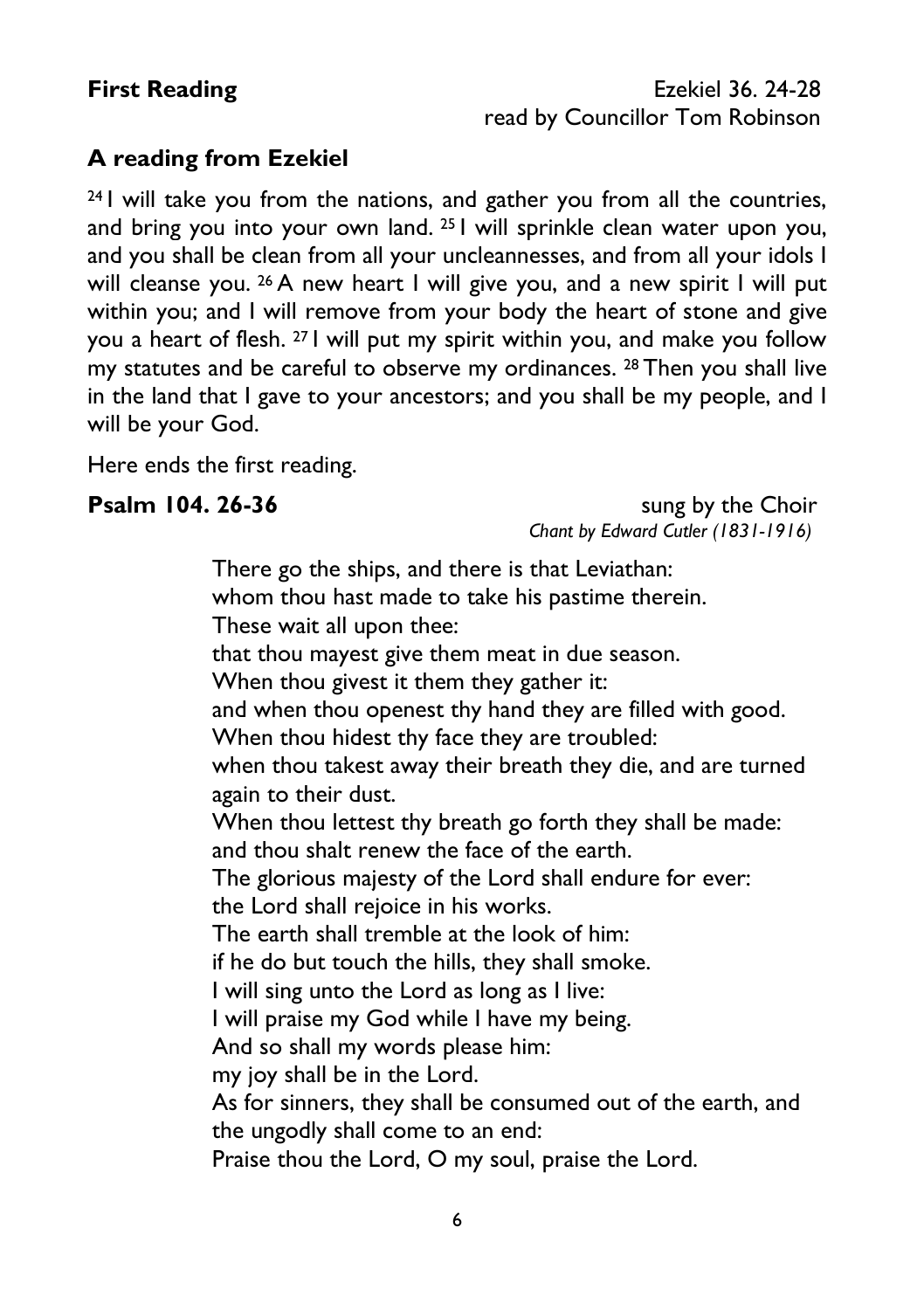#### *Please stand*

Glory be to the Father: and to the Son, and to the Holy Ghost. As it was in the beginning, is now and ever shall be: world without end. Amen.

*Please sit*

**Second Reading** John 17. 20-end read by Sherita Mandongwe

### **A reading from John**

<sup>20</sup> "I ask not only on behalf of these, but also on behalf of those who will believe in me through their word, <sup>21</sup> that they may all be one. As you, Father, are in me and I am in you, may they also be in us, so that the world may believe that you have sent me. <sup>22</sup> The glory that you have given me I have given them, so that they may be one, as we are one, <sup>23</sup> I in them and you in me, that they may become completely one, so that the world may know that you have sent me and have loved them even as you have loved me. <sup>24</sup> Father, I desire that those also, whom you have given me, may be with me where I am, to see my glory, which you have given me because you loved me before the foundation of the world.

<sup>25</sup> "Righteous Father, the world does not know you, but I know you; and these know that you have sent me. <sup>26</sup> I made your name known to them, and I will make it known, so that the love with which you have loved me may be in them, and I in them."

Here ends the second reading.

*Please stand*

**Jubilate Deo** sung by the Choir

O be joyful in the Lord, all ye lands: serve the Lord with gladness, and come before his presence with a song. Be ye sure that the Lord he is God: it is he that hath made us, and not we ourselves; we are his people, and the sheep of his pasture.

O go your way into his gates with thanksgiving, and into his courts with praise: be thankful unto him, and speak good of his Name.

For the Lord is gracious, his mercy is everlasting: and his truth endureth from generation to generation.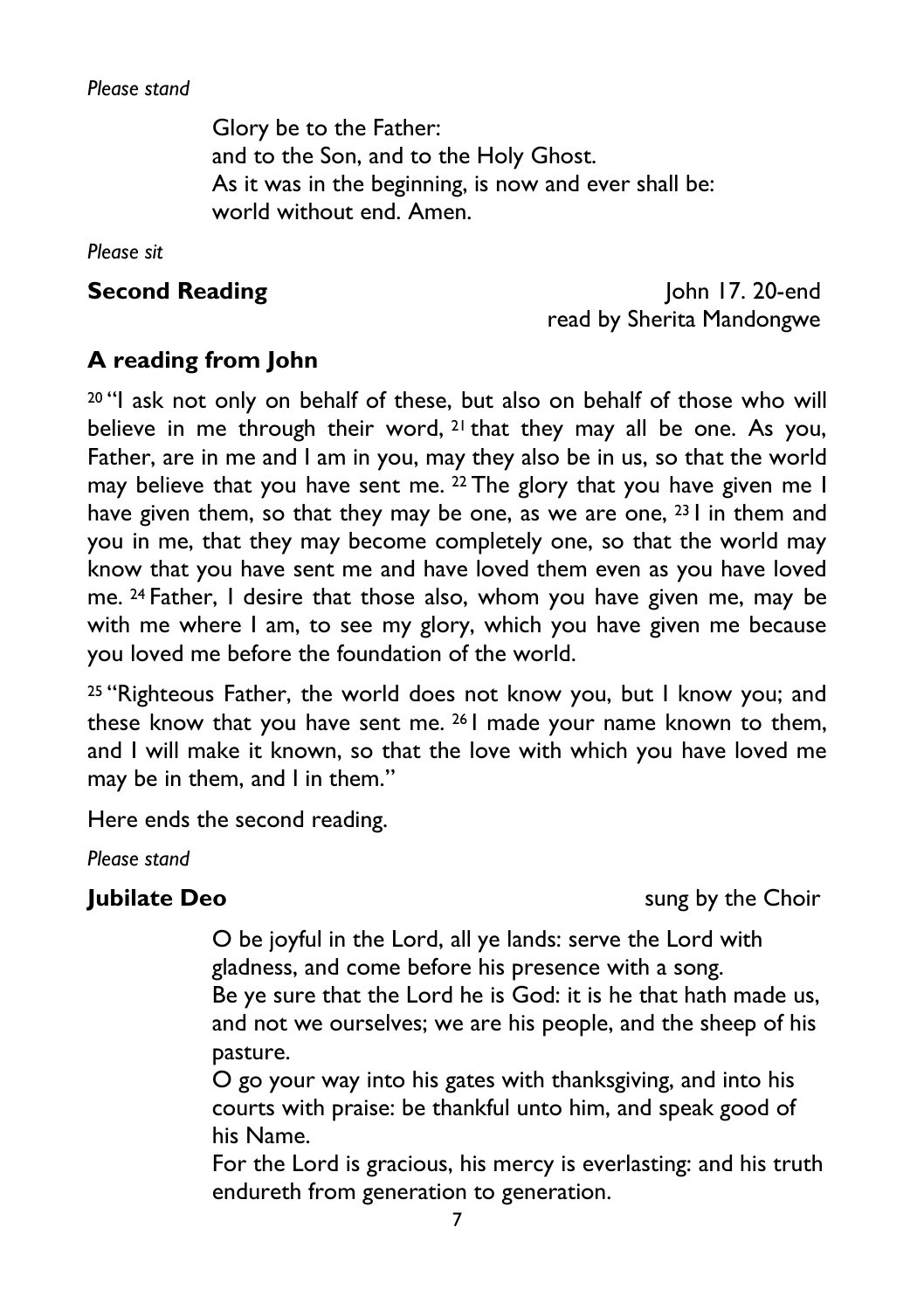Glory be to the Father: and to the Son, and to the Holy Ghost. As it was in the beginning, is now and ever shall be: world without end. Amen.

*Service in C, Benjamin Britten (1913-76) Psalm 100*

*Please sit*

**Address** Canon Dr Sanjee Perera Archbishops' Adviser on Minority Ethnic Anglican Concerns

**Anthem** sung by the Choir

Achieved is the glorious work; Our song shall be the praise of God. Glorious be his Name for ever. He sole on high exalted reigns. Hallelujah.

*Franz Joseph Haydn (1732-1809)* 

**The Prayers led by Allan Mandidni** The Lord Mayor's Chaplain

| Minister | Let us pray to God for our City and for all those who work<br>for the common good.                                                                                   |  |
|----------|----------------------------------------------------------------------------------------------------------------------------------------------------------------------|--|
| All      | For all elected members of the City Council, for their staff<br>and for all who work in public services in Manchester:<br>Lord hear us,<br>Lord, graciously hear us. |  |
| All      | For those who serve the community<br>in the maintenance of law and order,<br>and for the magistrates:<br>Lord hear us,<br>Lord, graciously hear us.                  |  |
|          | For all who guard our liberty, and for all who serve<br>our democracy within the political parties:<br>Lord hear us,                                                 |  |
| All      | Lord, graciously hear us.                                                                                                                                            |  |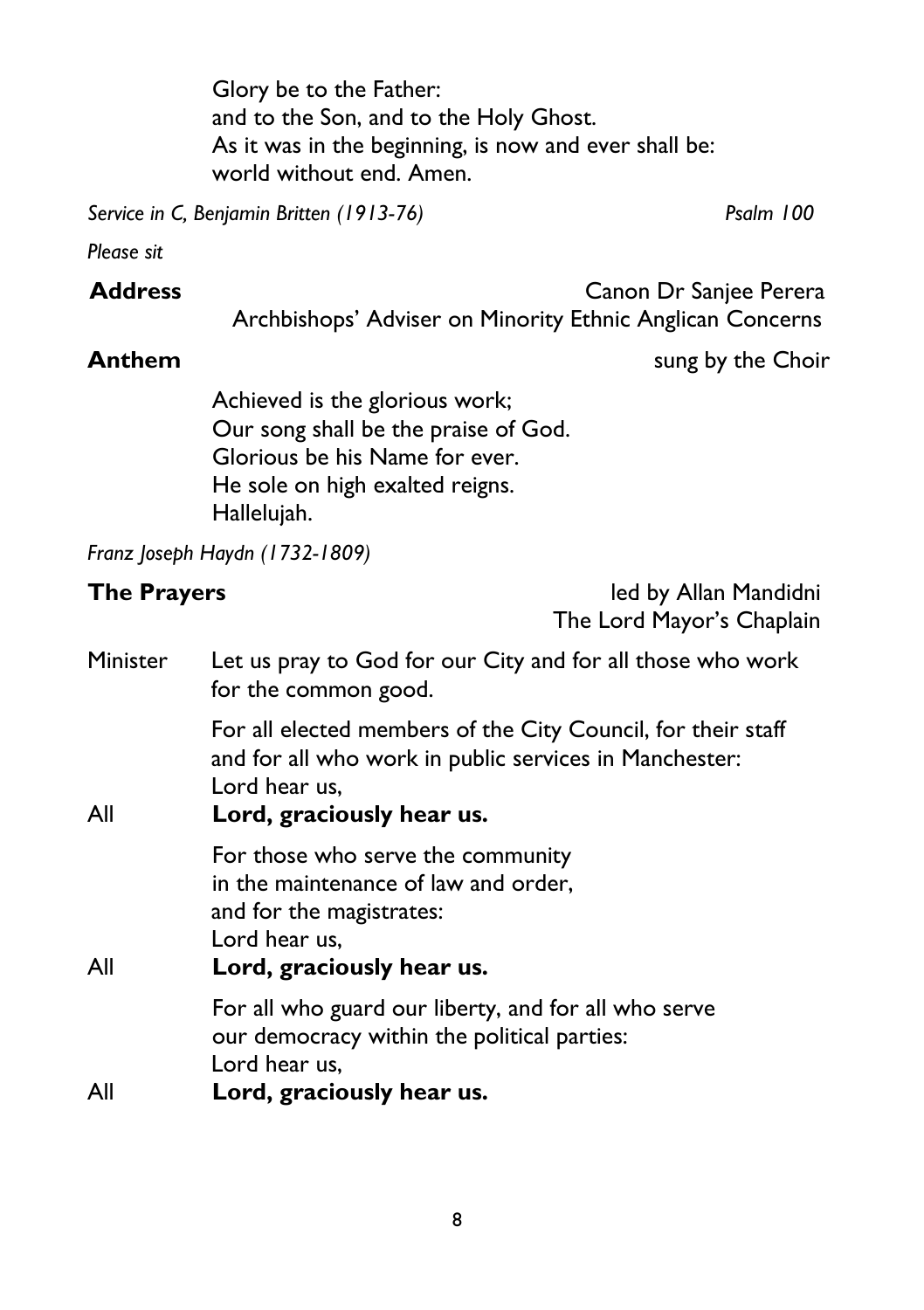| All             | For all who seek peace and guard it,<br>and for all who strive to reconcile the tensions<br>and injustices in our society:<br>Lord hear us,<br>Lord, graciously hear us.                                                                                                                                                                                                                                                                       |
|-----------------|------------------------------------------------------------------------------------------------------------------------------------------------------------------------------------------------------------------------------------------------------------------------------------------------------------------------------------------------------------------------------------------------------------------------------------------------|
| All             | For the many who minister<br>to others in voluntary organisations;<br>for all who serve society in hidden, unobtrusive ways:<br>Lord hear us,<br>Lord, graciously hear us.                                                                                                                                                                                                                                                                     |
|                 | For ourselves, that we may rededicate our lives<br>to the service of the common good,<br>and to the renewal of our society in justice, and peace,<br>in care and respect for all:<br>Lord hear us,                                                                                                                                                                                                                                             |
| All             | Lord, graciously hear us.                                                                                                                                                                                                                                                                                                                                                                                                                      |
| Minister<br>All | Eternal God, our heavenly Father,<br>you have given to your servants an abiding citizenship<br>in heaven and, in the days of our pilgrimage,<br>a citizenship also upon earth;<br>help us, as we journey through life,<br>faithfully to discharge the responsibilities which fall to us,<br>that by your grace, we may, at the last,<br>enter into the life and joy of that heavenly City,<br>of which you are the builder and maker.<br>Amen. |
|                 | We gather together our prayers and praises in the prayer that<br>Jesus taught his disciples:                                                                                                                                                                                                                                                                                                                                                   |
| All             | Our Father, who art in heaven,<br>hallowed be thy name;<br>thy kingdom come;<br>thy will be done;<br>on earth as it is in heaven.<br>Give us this day our daily bread.<br>And forgive us our trespasses,<br>as we forgive those who trespass against us.<br>And lead us not into temptation;<br>but deliver us from evil.                                                                                                                      |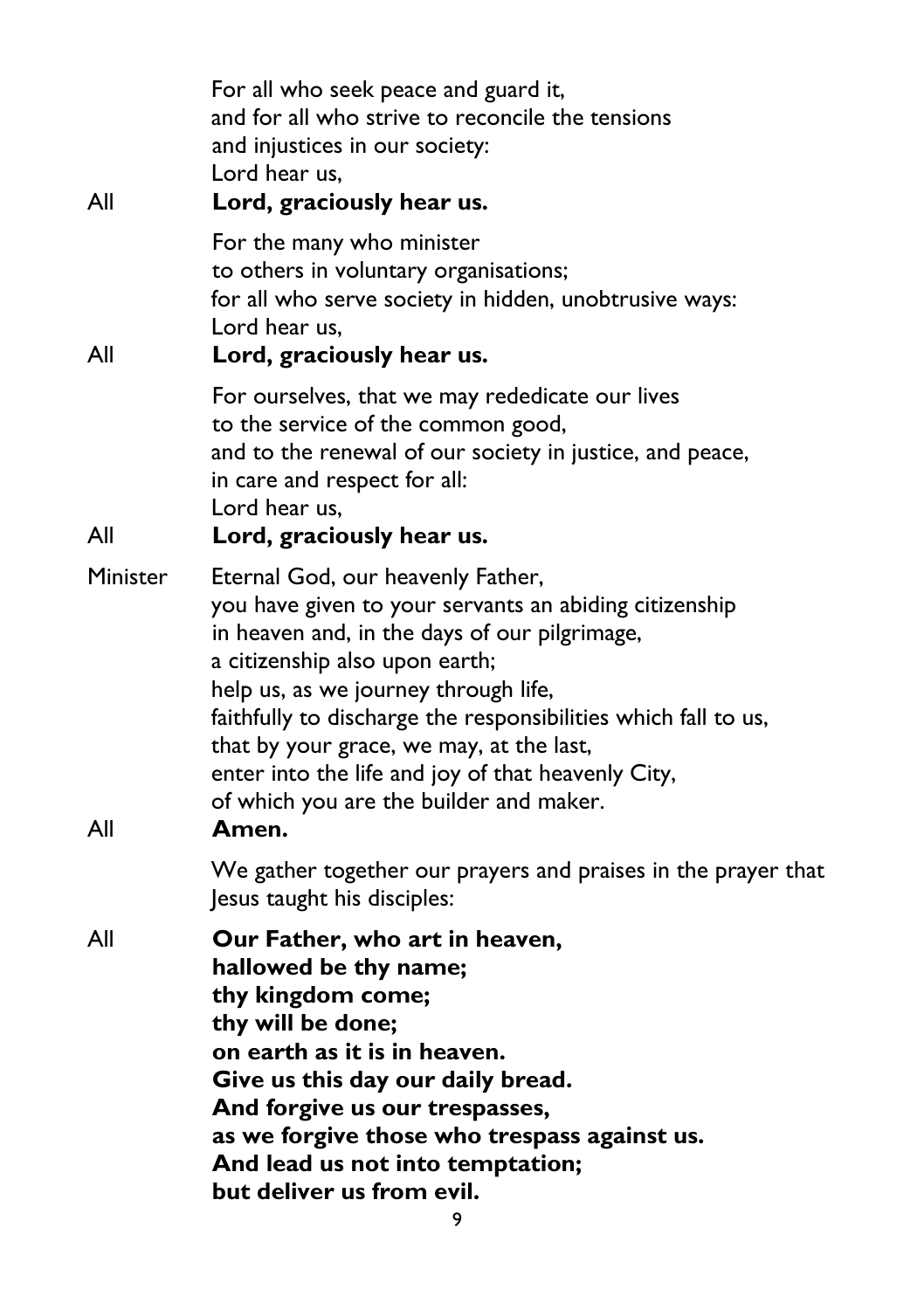**For thine is the kingdom, the power and the glory, for ever and ever. Amen.**

*Please stand*

#### **Hymn**

And did those feet in ancient time Walk upon England's mountains green? And was the holy Lamb of God On England's pleasant pastures seen? And did the countenance divine Shine forth upon our clouded hills? And was Jerusalem builded here Among those dark satanic mills?

Bring me my bow of burning gold! Bring me my arrows of desire! Bring me my spear! O clouds, unfold! Bring me my chariot of fire! I will not cease from mental fight, Nor shall my sword sleep in my hand, Till we have built Jerusalem In England's green and pleasant land.

*Jerusalem NEH 488 William Blake (1757-1827) William Blake (1757-1827) C Hubert H Parry (1848-1918) arr George Thalben-Ball (1896-1987)*

*Please remain standing*

| <b>The Civic Prayer</b> |                                                                                                                                                                                                                                                                                                                                                                              | led by a member of the Choir                             |  |  |
|-------------------------|------------------------------------------------------------------------------------------------------------------------------------------------------------------------------------------------------------------------------------------------------------------------------------------------------------------------------------------------------------------------------|----------------------------------------------------------|--|--|
| Leader                  |                                                                                                                                                                                                                                                                                                                                                                              | Let us pray for our city of Manchester and for ourselves |  |  |
| All                     | Grant us, O God,<br>a vision of our city, fair as she might be;<br>a city of justice, where none shall prey on others;<br>a city of plenty, where poverty shall cease;<br>a city in community,<br>where success shall be founded on service,<br>and honour be given to worth alone;<br>a city of peace, where order shall not rest on force,<br>but on mutual respect.<br>10 |                                                          |  |  |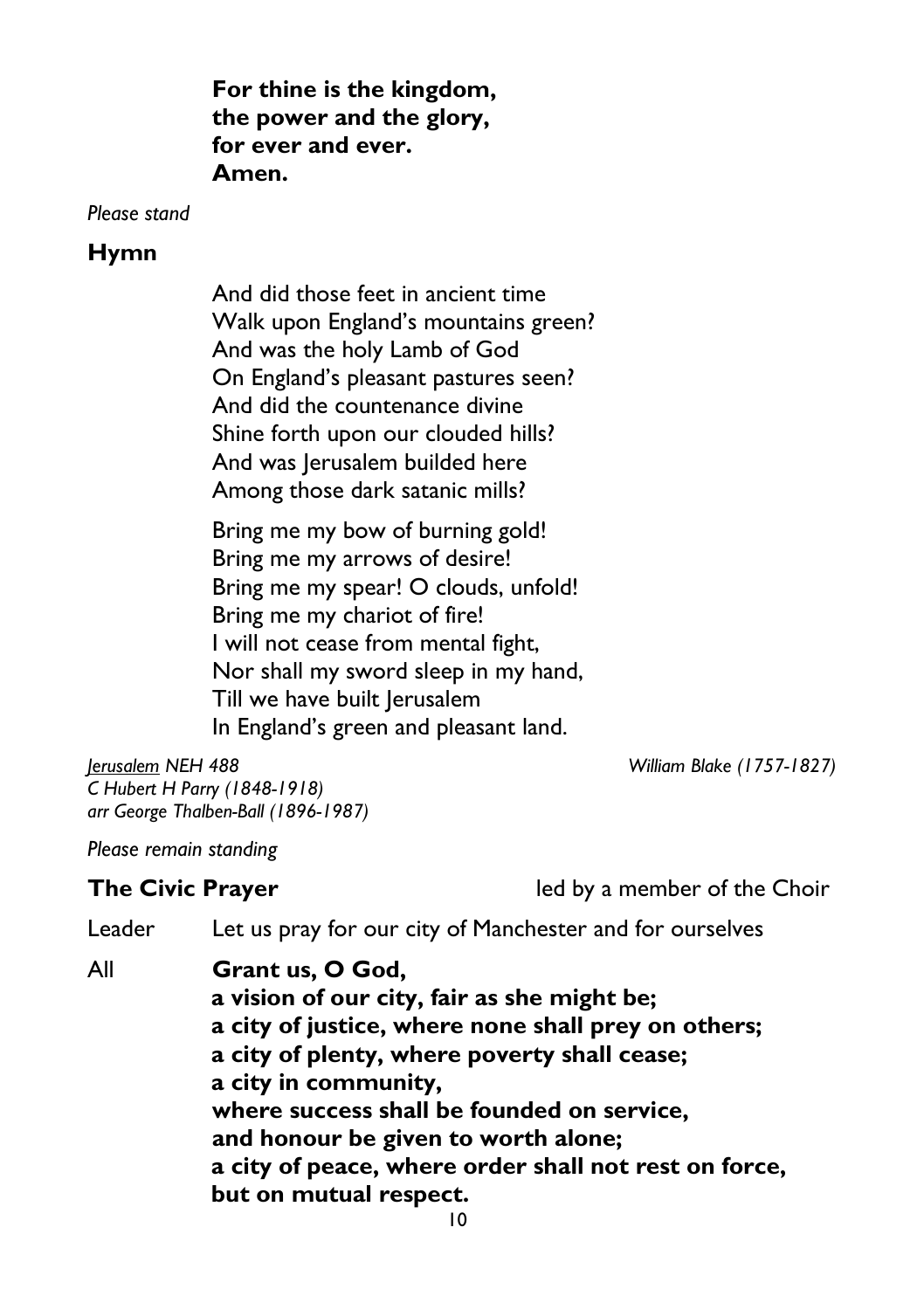**Send us out, O God, from this place, in the power of your Spirit, that we may live and work to your praise and glory. Amen.**

#### **Hymn**

*During the hymn pupils from Higher Openshaw Community School in Higher Openshaw will take a collection for the Cathedral's work in the community. Thank you for your generosity.*

> Amazing grace (how sweet the sound) that saved a wretch like me! I once was lost, but now am found, was blind, but now I see. 'Twas grace that taught my heart to fear, and grace my fears relieved; how precious did that grace appear the hour I first believed! Through many dangers, toils and snares I have already come: 'tis grace has brought me safe thus far, And grace will lead me home. The Lord has promised good to me, his word my hope secures; he will my shield and portion be as long as life endures. Yes, when this flesh and heart shall fail, and mortal life shall cease: I shall possess, within the veil, A life of joy and peace. The earth shall soon dissolve like snow,

 the sun forbear to shine; but God, who called me here below, will be forever mine.

*Amazing Grace CP 375 John Newton (1725-1807) [American](https://www.hymnal.net/en/search/all/composer/Traditional+American+melody?t=h&n=313) folk-hymn melody arr by Christopher Stokes*